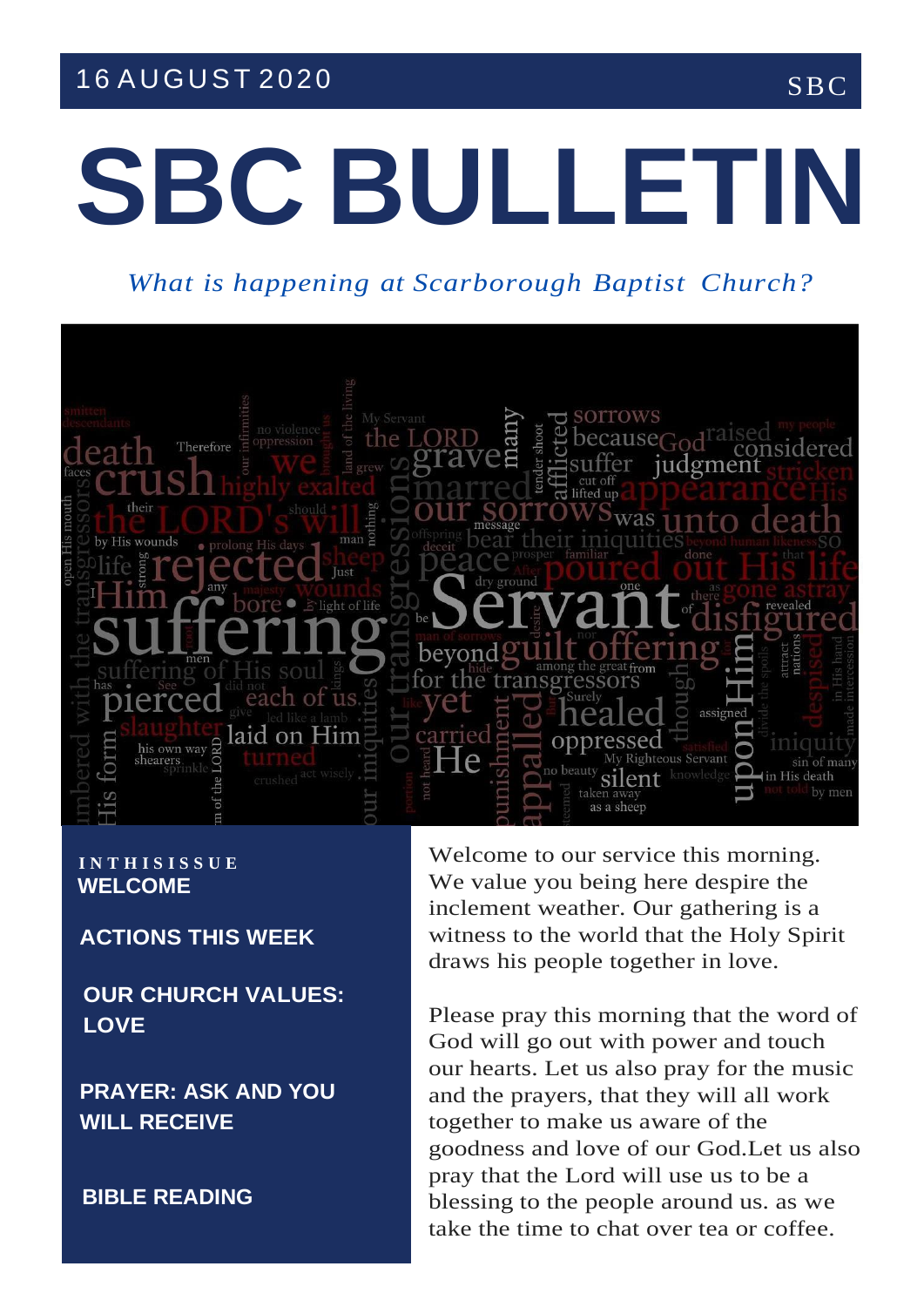## 16 AUGUST 2020 P2

The theologian, Hendrikus Berkhof (p.494) points out that our world is reliable and yet also full of surprises. Against the backdrop of natural laws which reliably repeat themselves, we find humanity as God's *counter-player,* a being who is free to act in surprising new ways; someone who is free to master the laws of nature and thereby bend nature to his or her will. The very freedom which marks humanity, makes it impossible for humans to master each other in the same way as nature. Neither can humans master God, who stands beyond us as the God who is in heaven and able to over-rule both nature and human freedom. God, however, does not wish to enact his will in such a way that it takes away the freedom of humanity. According to Berkhof, "Precisely the fact that we are called to pray proves how much God respects and wants to involve our freedom, not only to rule the world but also to talk over with him its direction and course. That shows that there is a surprising scope for our petitioning initiative in our walk with God, because much of what may appear humanly impossible is possible with him."

God can, of course, act without humans, and at times does do so. "Yet as a Father he desires to do things in consultation with his mature children." God has committed himself to listen to us, and to work with and through us to establish his Kingdom on earth. That is the gift of prayer.

HAPPENINGS THIS WEEK

### **SUNDAY**

Prayer meeting before church Sundays @ Six & service tonight **MONDAY** Explorers' Bible Study 9. 30 am at the church. Bible Study at the church at 7pm. **TUESDAY Craft group starting this week** Pastors' meeting **THURSDAY** Mainly Music Outreach to carers with toddlers.

#### **OTHER MINISTRIES**

**Brighton Kids** continuing on every day.

**Music Committee** meets first Sunday of the month **Saturday Prayer Meeting** 8am every second Saturday **Mentoring at Primary School** to be decided when to restart **Finance Meeting** - once a month **Management Meeting** - once a month **Elders' meeting** - once a month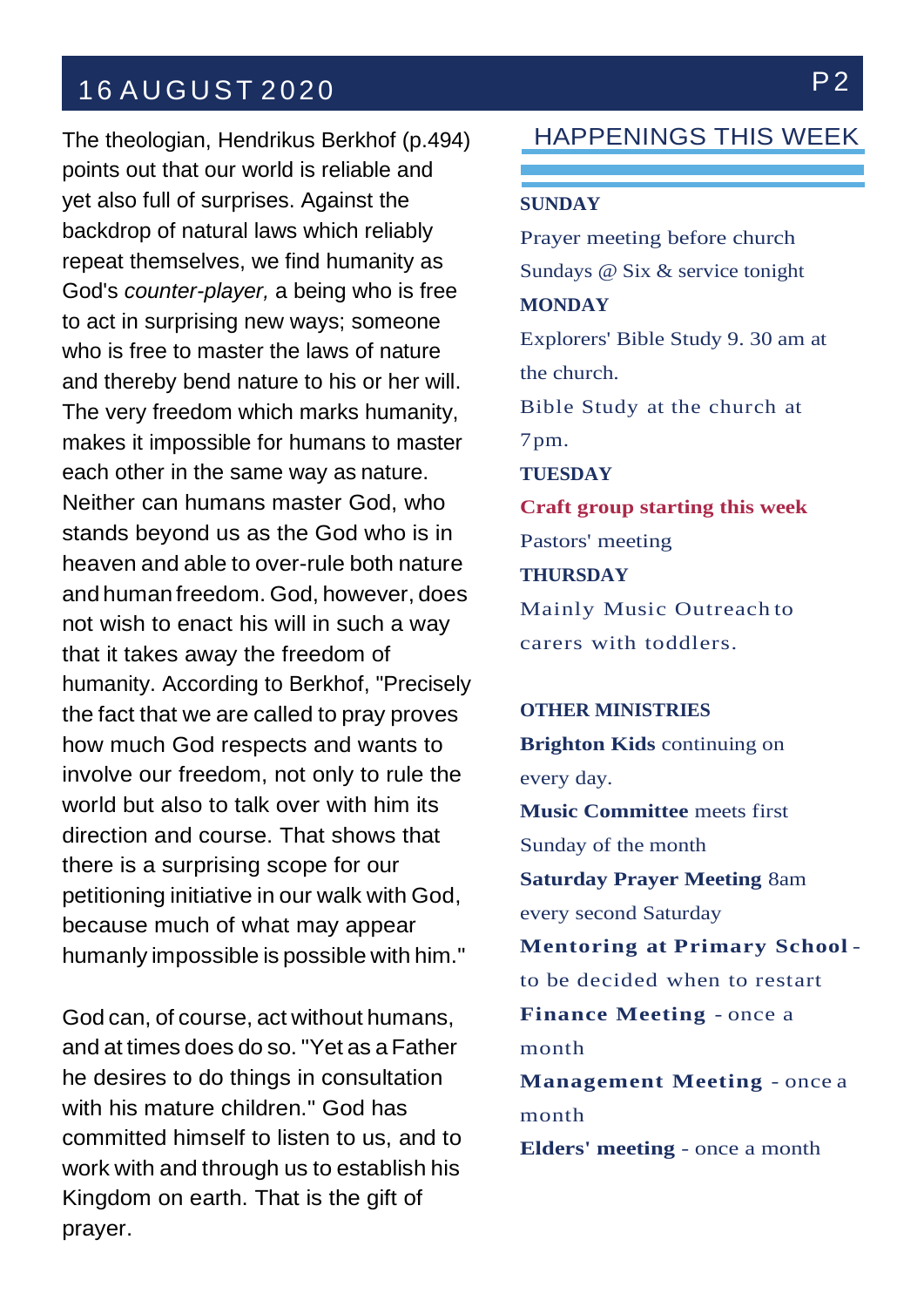## 16 AUGUST 2020 P3



*Our values are grouped around three actions:Know, Love and Go. This morning we are looking at what we value knowing.*

A church focused on Christ where our members

- understand God's work of grace in Christ Jesus
- know that they are forgiven only because of Christ's death on the cross
- acknowledge that they have eternal life only because of Christ's resurrection from the dead, and
- accept that they have all this by faith alone and in Christ alone

A church growing in its reliance on the Holy Spirit where our members

- use their gifts to serve each other in love
- bear the fruit of a Christ-like character  $\Box$

A church built on the Bible where

• we depend on the Bible as the authoritative revelation of who God is and what He has come to do for us in Christ and through His Spirit

• we know the contents of the Bible and are equipped to read it and share it in a responsible way with others

A church that is discerning where

• we are able to differentiate between the essentials and nonessentials of the faith.

• we are able to handle theological differences between each other with maturity and in humility

KNOW